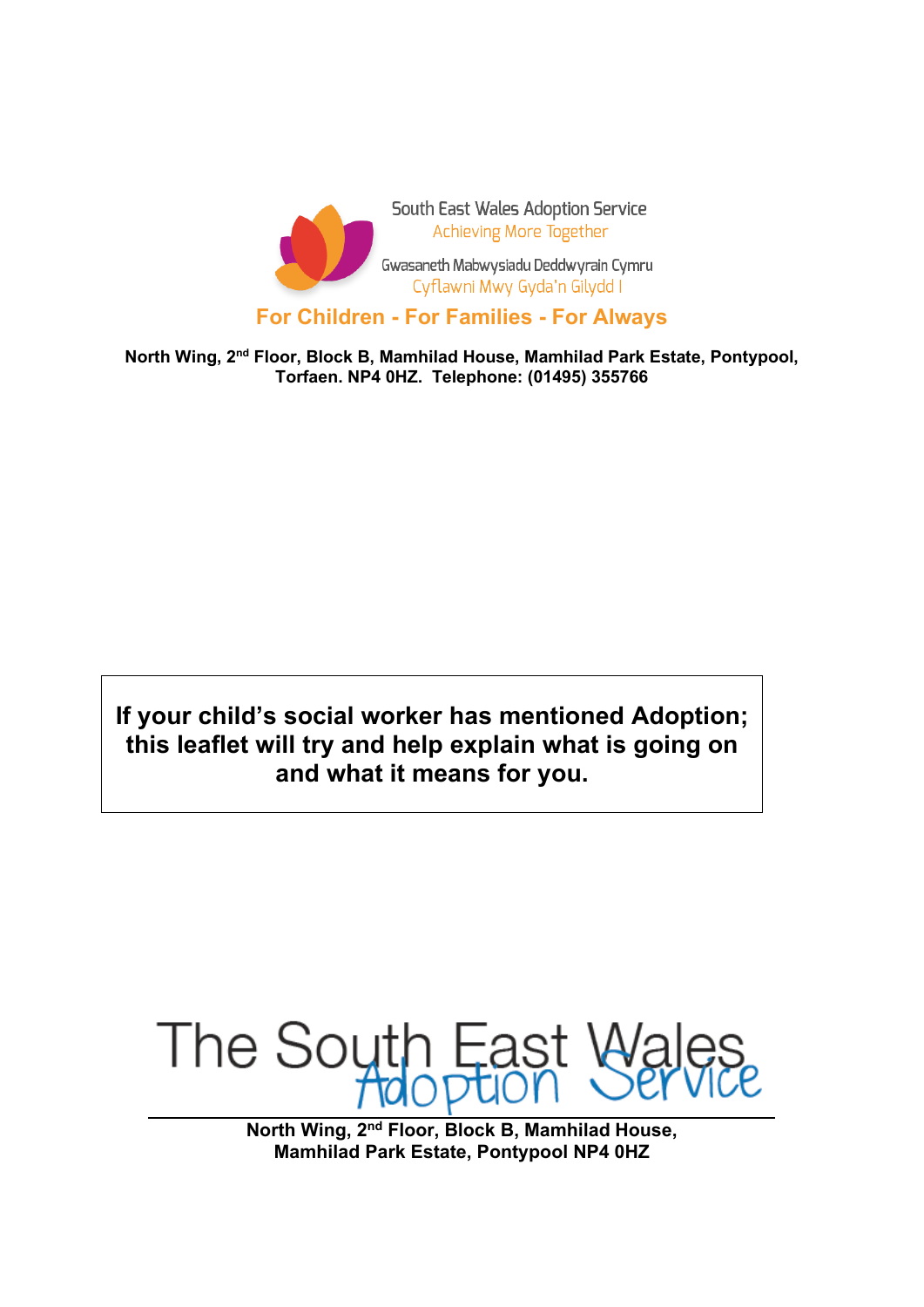## **What is going on?**

Social Services are making plans for your child's long term care. You might have heard of the term **Twin Tracking.** This means Social Services are thinking about more than one plan. Assessments will be done to see if your child can live with you or your family but at the same time if that is not possible they need another option. This is why they will have mentioned **Adoption** to you.

## **What if I don't want my child adopted?**

You need to speak to a solicitor who can explain your options. If you don't have a solicitor Citizens Advice Bureau could give you names of solicitors who deal with family law. You **may** be entitled to legal aid (to pay the solicitor fees) if you have parental responsibility. You need to check this with your solicitor

You should also speak to your child's social worker who will be able to explain why Social Services are making plans for your child.

Social Services have to go to court to get a **Placement Order** before a child can be placed for Adoption.

### **What is Adoption?**

Adoption is a way of giving a child a different family to look after them when they can't live with their birth family. It is different to Foster Care because it is permanent until a child is 18 years old and the child's adopters will have legal rights once an adoption order is made.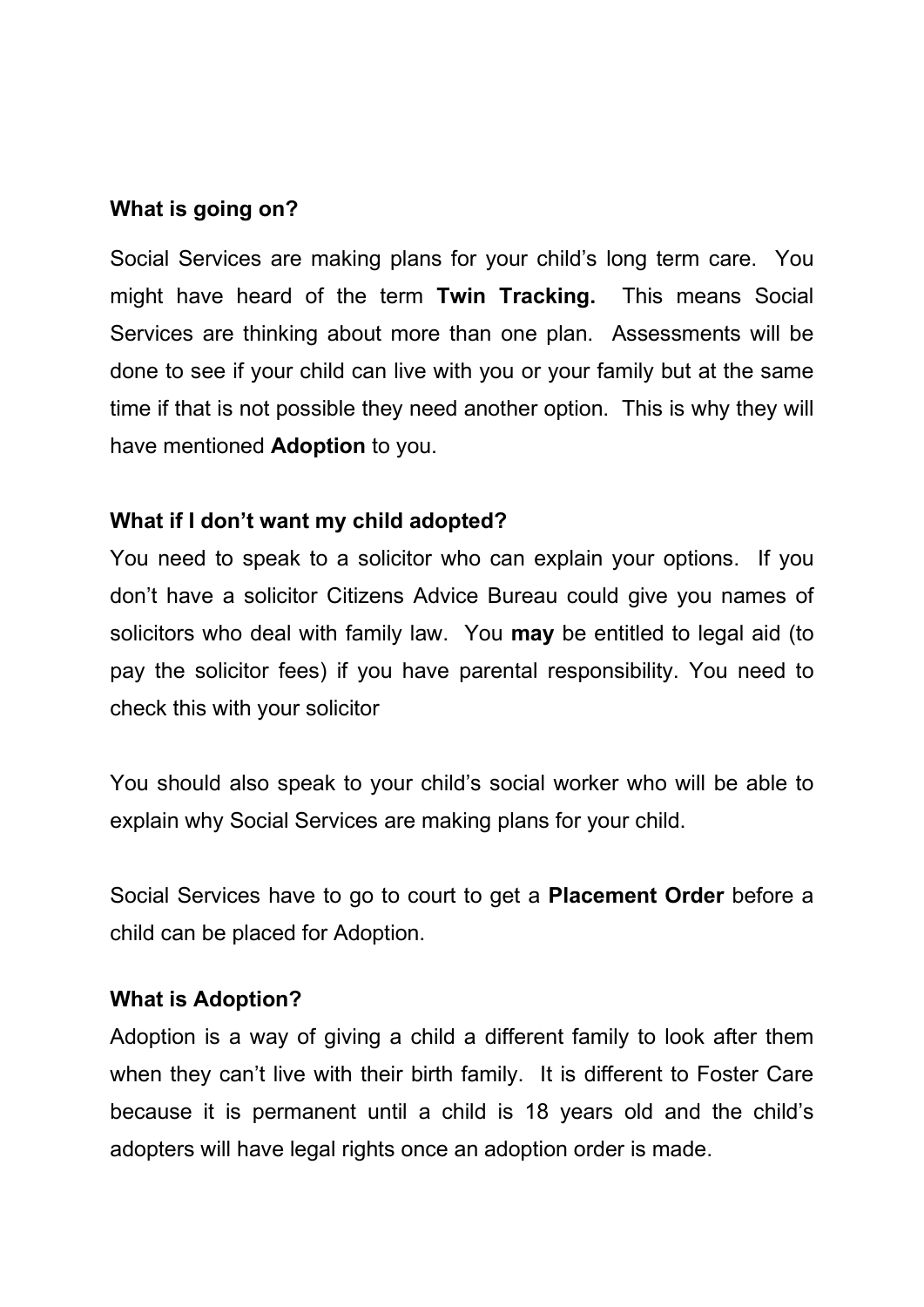Court has to make the decision based on all the information given to them by the social worker, guardian, your solicitor and other professionals.

## **Support for you**

You can speak to an independent social worker who works with parents throughout the process you are going through. They would be able to explain the process to you. Please contact 01495 355766 and someone in the adoption support team will be able to help you with this.

# **What if I want my child adopted?**

Some parents decide it would be best for their child to be adopted. If you decide this then you would give your 'consent' (permission). It is a good idea to speak to a social worker if you are thinking about this.

## **Who might adopt my child?**

Lots of different people choose to adopt a child. They all come from different backgrounds and could be married, single or living together and some may already have children.

All people who apply to adopt are thoroughly checked and assessed to make sure we find out everything about them and how they will bring up a child.

## **How do you find the right adoptive family?**

The child's social worker will make sure the right family is found. There is an adoption consortium and this is a group of 3 local authorities which approves adoptive families. If the right family is not found there then we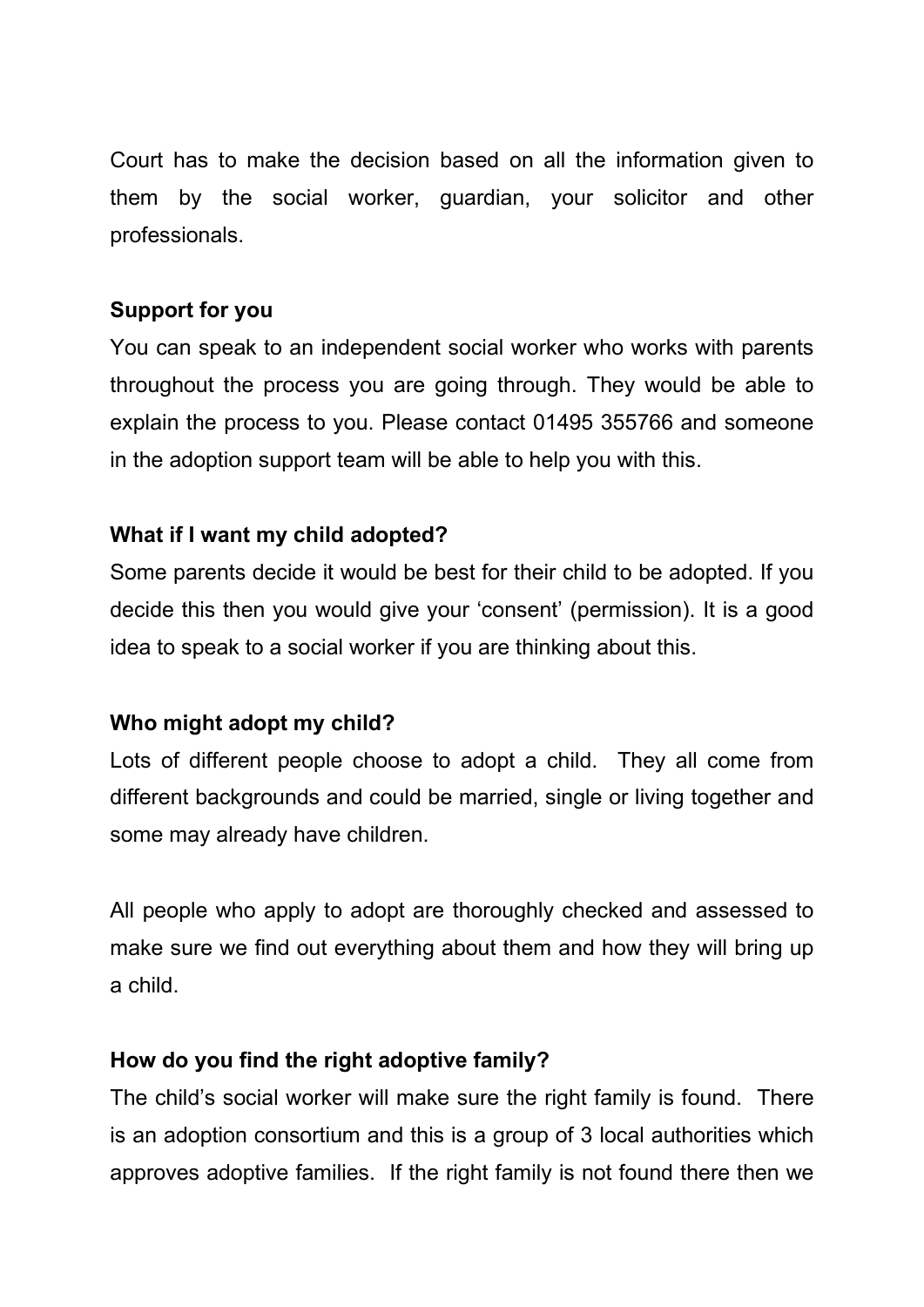look at the Adoption Register which will search the whole of the UK to find the right adopters.

## **Can I be involved in choosing who will adopt my child?**

Although you cannot choose the family yourself you can tell your social worker or independent birth parent worker if there is anything you would like them to think about when choosing a family, for example, a particular religion or culture and any special interests. We can't promise to do as you wish but will take into account your wishes.

## **Can I keep in touch with my child if they are adopted?**

It is usually felt that it is in the best interests of a child to have some form of indirect contact with birth family. This is usually done in the form of '**letterbox**' contact. This means writing letters not seeing them in person.

Letterbox means sending letters or cards and sometimes a photograph once or twice a year. The child's adopters or the child themselves (depending on their age) sends a letter in return to let you know how they are getting on. All the letters are sent to the adoption team to be checked first and copies are kept on file.

Sometimes (but not very often), usually with older children it might be decided that there should be direct face to face contact. The social worker and court will decide this.

Letterbox arrangements are made in agreement between you and the child's adopters and the social workers decide on what can be agreed.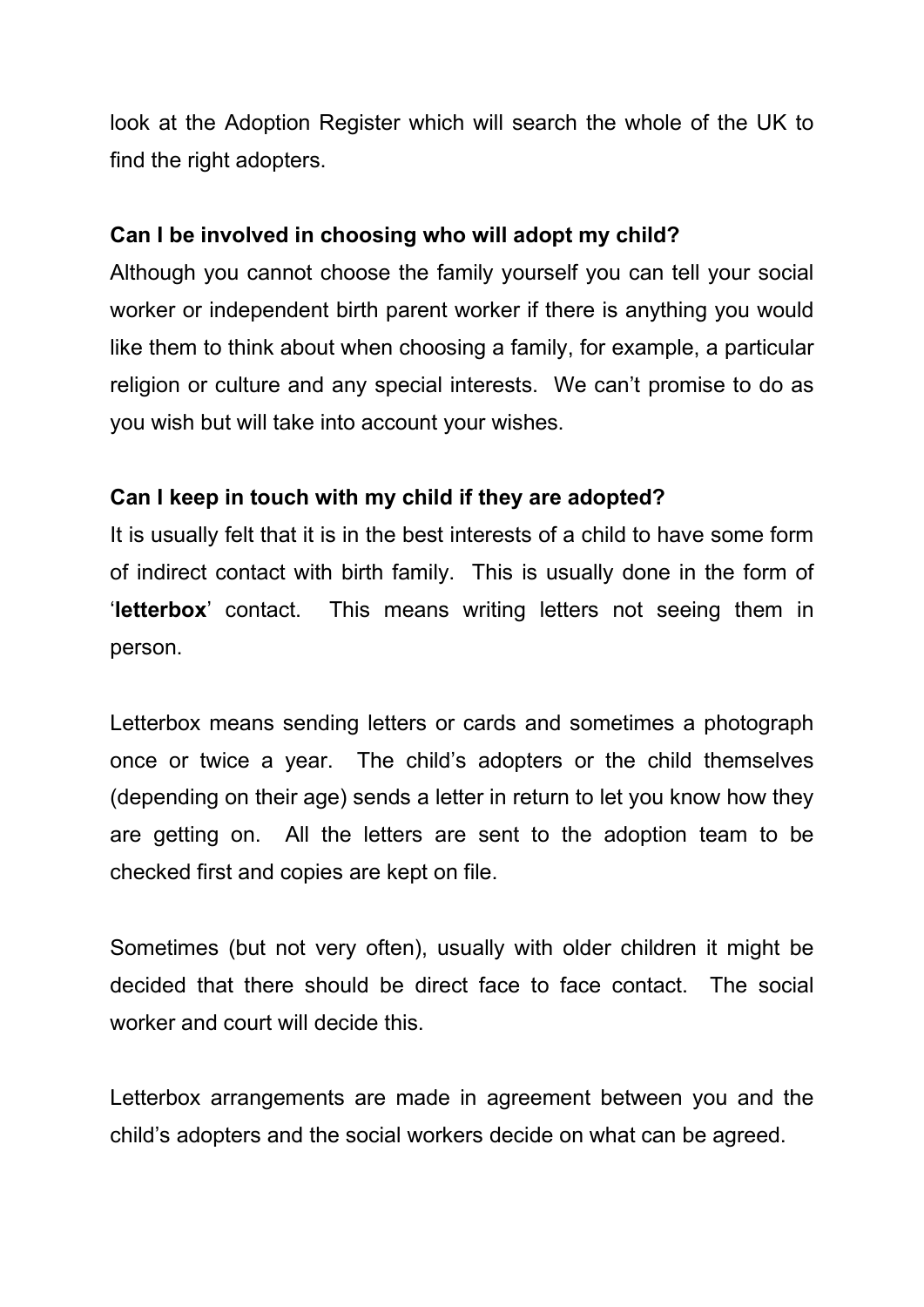You should talk to your child's social worker about your wishes in terms of contact.

# **If my child is adopted will they know about me?**

All adopters have training and they are encouraged to explain to children about their adoption. Your child will be given a **life story book** which helps explain why they are adopted and their adopters can read this with them.

You can give the social worker information to go in this book. It is really important for children to have information about their birth family as part of their identity. Things about their parents' likes, hobbies, interests and favourite foods are things children like to know about.

Sharing your information will be hard for you but it will really help your child in the future. Giving the social worker information about you and your family does not mean you are agreeing to them being adopted. It means you want to help your child have all the information that can help them in the future even if they can't live with you.

## **Will my child's name be changed?**

When an adoption order is made your child's last name (surname) will be changed to be the same as their adopters. Adopters are encouraged not to change a child's first name. Once an adoption order is granted by court the final decision is made by the child's adopters.

# **When will I be able to see my child again if they are adopted?**

Once an adopted child reaches the age of 18 the law allows birth family to ask an intermediary agency to contact the adopted person on their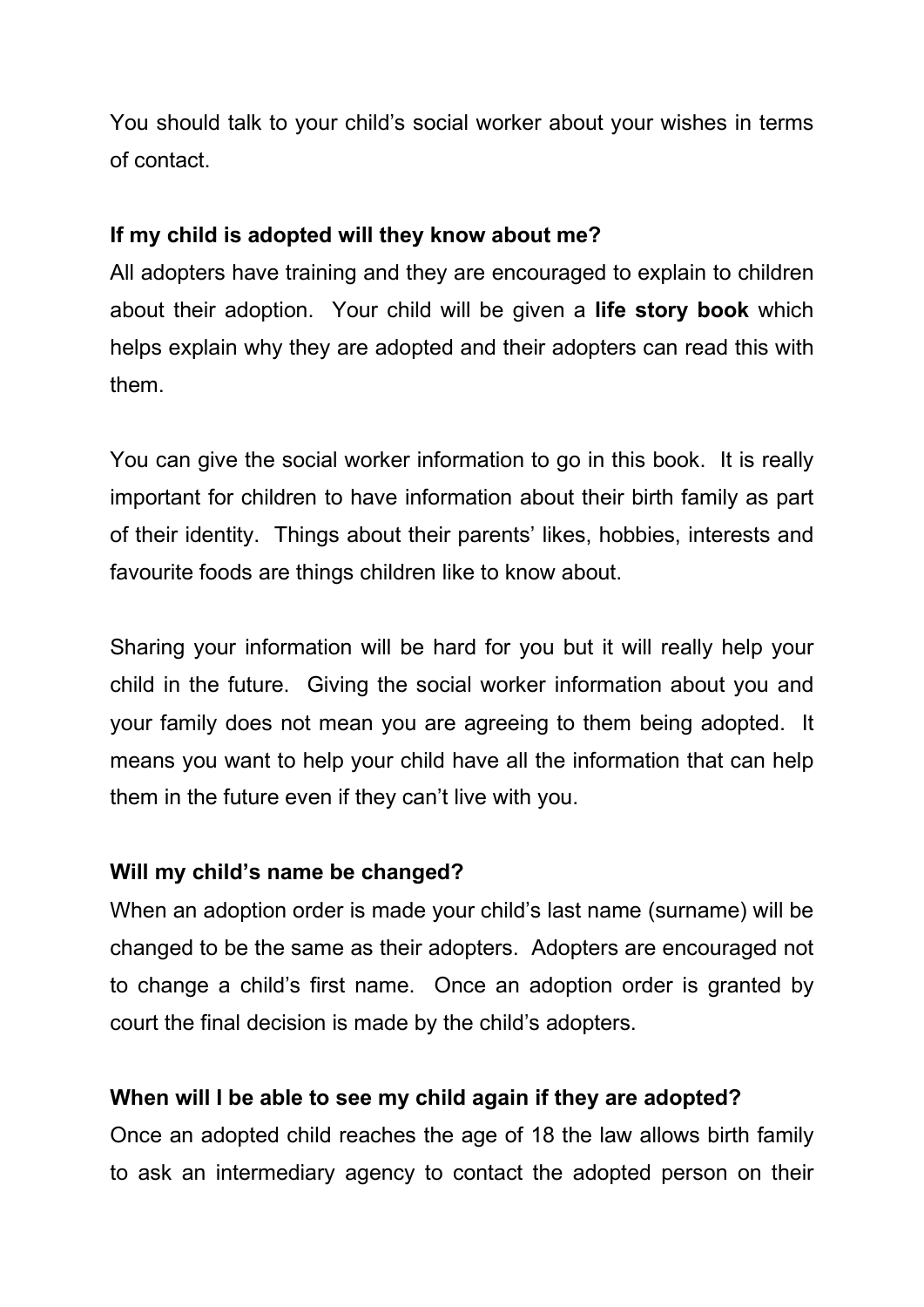behalf. The intermediary agency have to decide if it's OK to meet the adopted person and no details can be given to you without the adopted person's permission. Your local adoption agency can help you with this. When an adopted child turns 18 they are legally entitled to have access to their original birth certificate. With information from this they may be able to trace their birth parents if they wish to. They can also ask their local adoption team to help them contact a birth family member. Not all adopted adults want to trace their birth family straight away, sometimes they want to wait until later in adulthood and some choose not to trace their birth family at all.

There is also something called a 'national adoption contact register'. Adopted adults and their birth family can put their names on and register their wish to get in touch. The contact details for this are at the end of this leaflet.

## **Coping after the adoption**

Birth parents experience deep and painful feelings at the loss of their child to adoption. Feeling sad and angry is normal. There is support available to you at any time you need it. For some people it is at the time



it is happening and for others it could be some time later. You can access support at any time by contacting South East Wales Adoption Service 01495 355766 or you can speak to your child's

social worker who can speak to them for you.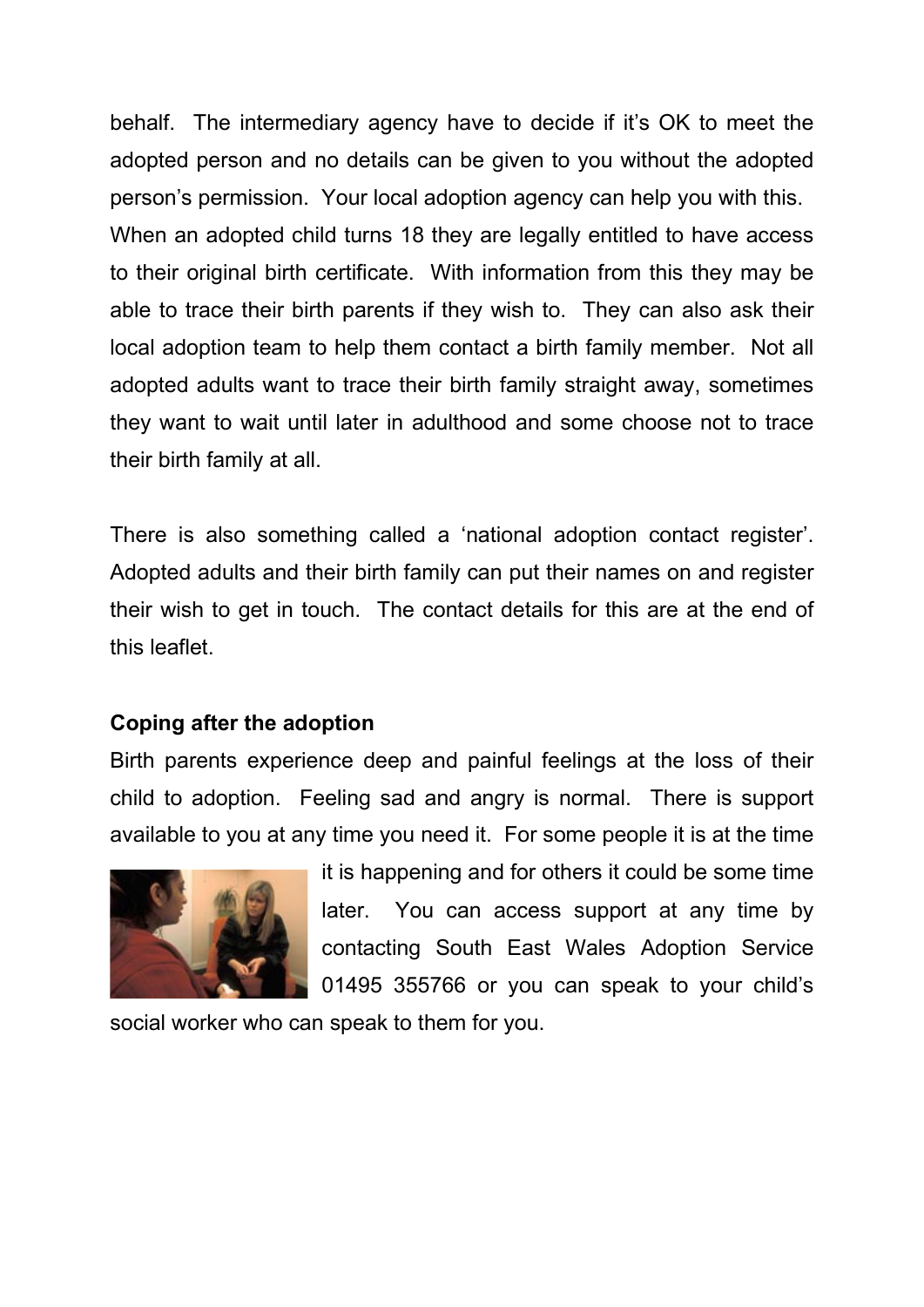# Stages towards adoption

### **1st Stage – Adoption Report (CARA)**

The social worker must write an adoption report about you, your family and your child. This is called the Child's Assessment Report for Adoption (CARA).

### **2nd Stage – Agency Decision Maker**

The child's CARA must then be sent to the Local Authority's Agency Decision Maker. The agency decision maker will read the CARA and then make a recommendation on whether your child should be placed for adoption. The agency decision maker is usually the head of children's services.

### **3rd Stage – applying for a 'Placement Order'**

If the decision is that your child should be placed for adoption Social Services will need to apply to Court for a Placement Order. Your solicitor will give you more advice at this stage as you will be able to give your views to the Court and you can contest the application if you wish. The Court will make a legal decision whether or not Social Services can place your child for adoption. At this point your contact with your child is likely to be reduced.

### **4th Stage – Finding adopters for your child**

If the Court grants a Placement Order then Social Services will begin to arrange for your child to be placed with an adoptive family. If your child is being adopted by the foster carers then the placement will change from a fostering placement to an adoptive placement. The prospective adoptive family that Social Services has found for your child will be presented to the Adoption Panel for recommendation and then approval for the adopters to be matched with a child. At this point a final contact is likely to be arranged for you with your child.

### **5th Stage – The child is placed for adoption**

Following introductions and time spent getting to know one another; your child will go to live with the new prospective adoptive family.

#### **6th Stage – Adoption Order**

Once your child has lived with the prospective adoptive family for 6 weeks the prospective adopters can apply to the Court for an Adoption Order.

You will be notified when this happens unless you have said you do not want to be.

The Judge will consider how well your child has settled with his or her new family and then in the vast majority of cases will make an Adoption Order. The Adoption Order is final and makes the adoptive family the new legal parents of the child and removes the legal rights from you.